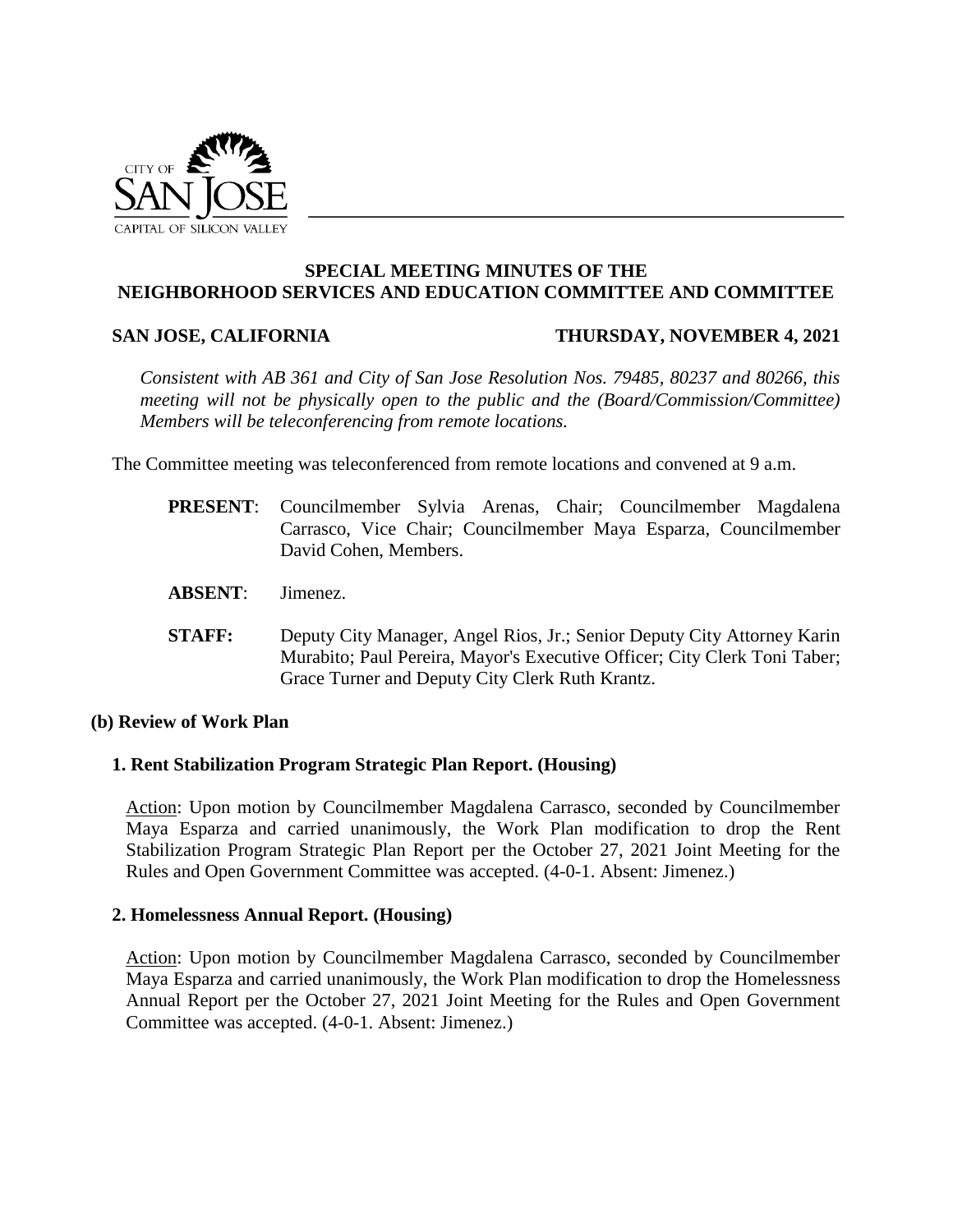### **(c) Consent Calendar**

None provided.

#### **(d) Reports to Committee**

# **(1) College and Career Readiness Report. (Economic Development and Cultural Affairs/Environmental Services/Housing/Information Technology/Library/Parks, Recreation and Neighborhood Services/Public Works/Transportation)**

Deputy City Manager, Angel Rios, Jr. provided an introduction, and Adrian McBride, Library Community Programs Administrator provided the presentation.

Public Comments: Joe Herrity, Social Sector Consultant, spoke to structural inequity and applauded efforts and progress made in this program, but indicated he does not see a focus on cultural competence.

Library Director Jill Bourne; Deputy City Manager, Angel Rios, Jr.; Deputy Director, San José Public Library, Michelle Ornat and Assistant Director of Parks, Recreation and Neighborhood Services, Neil Rufino responded to questions.

Action: Upon motion by Councilmember Magdalena Carrasco, seconded by Councilmember Maya Esparza and carried unanimously, the report on College and Career Readiness, including the development of Quality Standards for all City funded, operated, or endorsed programs, and initiatives being implemented such as San José Engage, San José Aspires, Career Online High School, Working Scholars, SJPL Works, and San José Works was accepted. (4-0-1. Absent: Jimenez.)

## **(2) Citywide Residential Anti-Displacement Strategy Quarterly Status Report. (Housing)**

Deputy Director of Housing, Ragan Henninger and Division Manager, Housing, Kristen Clements provided the presentation.

Public Comments: Paul Soto offered appreciation for data collected but spoke to generational consequences and redlining.

Staff responded to questions.

Action: Upon motion by Councilmember Maya Esparza, seconded by Councilmember David Cohen and carried unanimously, the quarterly status report on the Citywide Residential Anti-Displacement Strategy was accepted. (4-0-1. Absent: Jimenez.)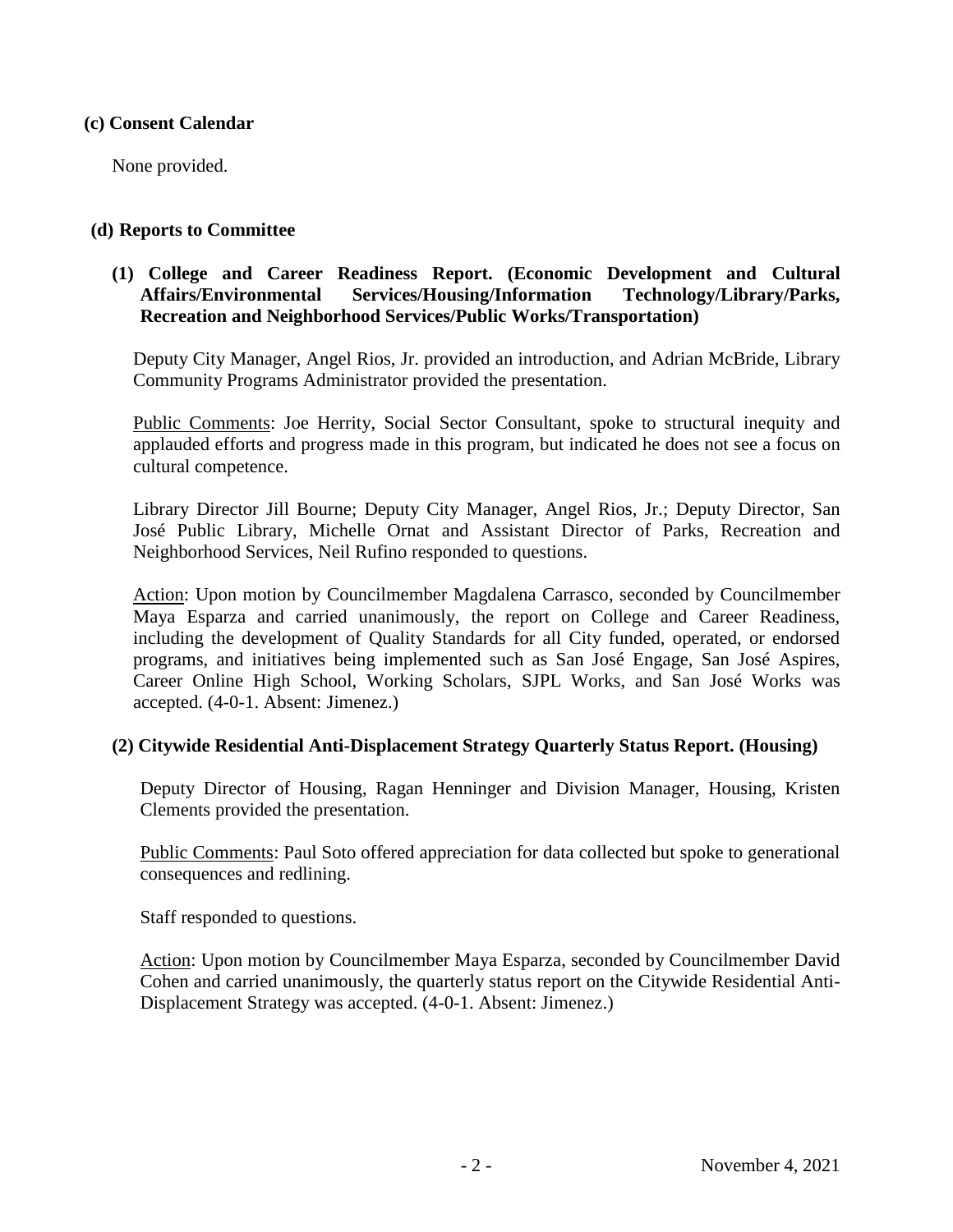# **(3) Parks and Community Facilities Development Capital Improvement Program Annual Reports. (Parks, Recreation and Neighborhood Services)**

Deputy Director of Parks, Recreation and Neighborhood Services, Nicolle Burnham and Division Manager Yves Zsutty gave a presentation.

Public Comments: Paul Soto cited exploitation of the grant process.

Councilmember Magdalena Carrasco asked that staff look into improvement of bathrooms prior to construction at Emma Prusch Park.

Councilmember Sylvia Arenas asked that a work process flowchart be provided with the update of in-lieu fee projects to understand where we're at in terms of priorities

Action: Upon motion by Councilmember Maya Esparza, seconded by Councilmember Magdalena Carrasco and carried unanimously, the annual report on Park Impact Ordinance and Parkland Dedication Ordinance Fees for 2020-2021, and the annual report on the Parks, Recreation and Neighborhood Services Department's Capital Improvement Program were accepted, with direction for staff to provide a flowchart integrated into the process that's returning to the NSE Committee. (5-0.)

# **(4) Urban Confluence Silicon Valley Project Quarterly Status Report. (Parks, Recreation and Neighborhood Services)**

Deputy Director of Parks, Recreation and Neighborhood Services, Nicolle Burnham provided the presentation.

Public Comments: (1) Caller No. 1 offered comments on park maintenance. (2) Paul Soto spoke to gentrification and accountability.

Staff responded to questions.

Action: Upon motion by Councilmember David Cohen, seconded by Councilmember Maya Esparza and carried unanimously, the verbal quarterly status report on the proposed Urban Confluence Silicon Valley Project proposed at Arena Green was accepted. (4-0-1. Absent: Jimenez.)

### **(5) Update on the Bringing Everyone's Strengths Together Grant Program Requirements. (Parks, Recreation and Neighborhood Services)**

Petra Riguero and Deputy Director Parks, Recreation and Neighborhood Services, Andrea Flores Shelton gave a presentation.

Public Comments: (1) Paul Soto spoke on sexual assault. (2) Nick Kuwada, representing SVCN offered appreciation to partnerships being established with non-profits. (3) Caller No. 1 spoke to abuse of power.

*(Item Continued on the Next Page)*